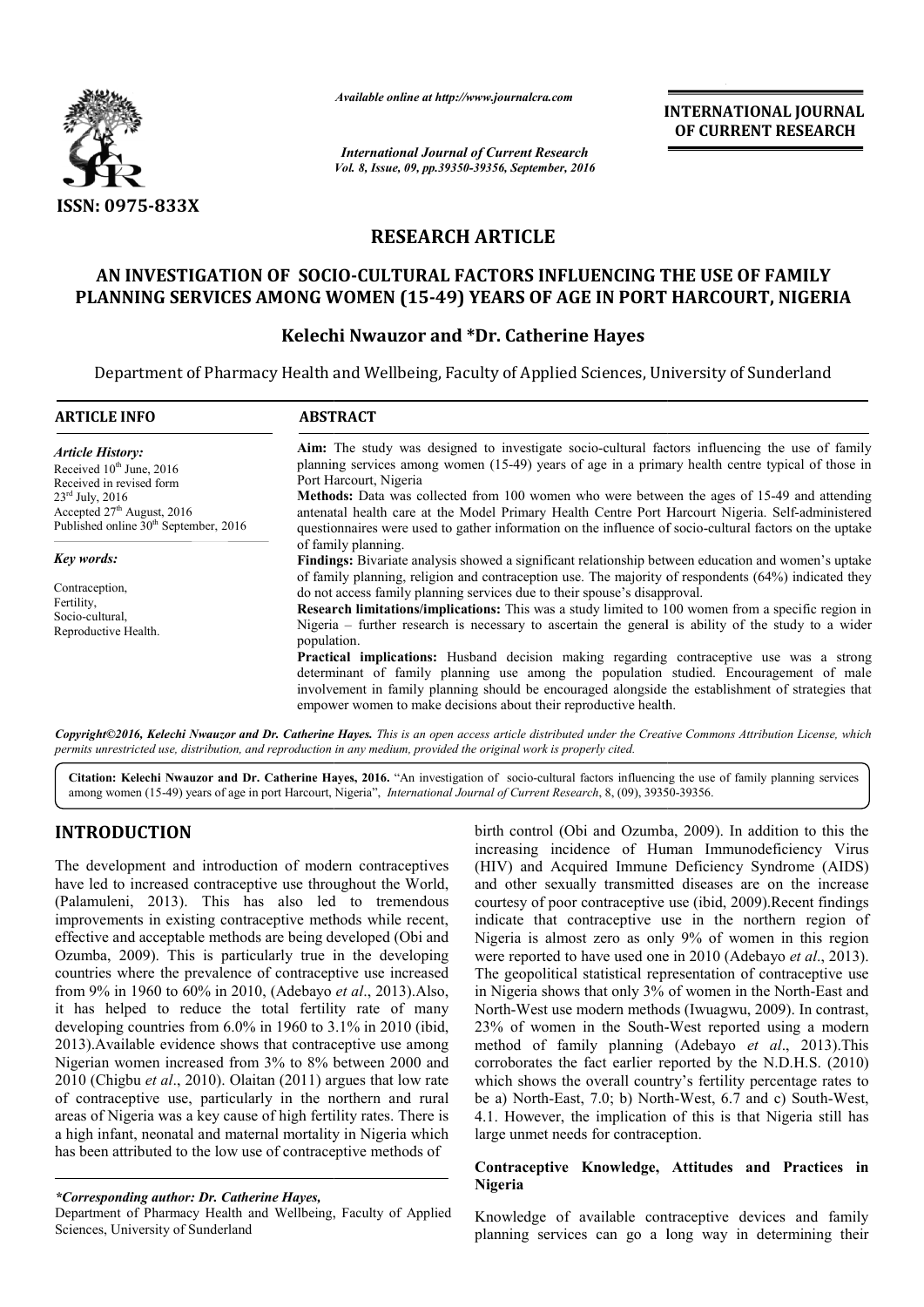access and use (Oye-Adeniran *et al*., 2005). On the other hand, attitude controls the acceptability of family planning methods (Obi and Ozumba, 2009). Studies exploring knowledge and awareness of contraception among people across the six geopolitical zones of Nigeria show that there is good knowledge of family planning and contraceptive use (Iwuagwu, 2009; Oye-Adeniran *et al*., 2005; Bradley and Casterline, 2009). However, the level of knowledge differs regarding different forms of contraceptives. Adebayo *et al*. (2013) revealed that the majority have an awareness of barrier and oral contraception methods, whilst a significant number of couples were not aware of other forms of contraception. Abiodun and Balogun (2009) assessed contraceptive knowledge of women in Ilorin in North-Central Nigeria and found that knowledge levels varied in relation to the availability of contraceptive methods. Findings from this study indicate that condoms are the most popular method with 69.0% awareness, oral contraceptive pill (38.8%), intrauterine contraceptive device (29%) and periodic abstinence (32%). Unfortunately, some of the respondents could not name one contraceptive method (ibid, 2009). Across the study, there was good knowledge among the various populations investigated.

However, poor prevalence of contraceptive use was still reported (Iwuagwu, 2009). In addition, high sexual activity was reported in all the studies reviewed. Findings from previous studies indicate an early age of first sexual intercourse which ranges from 12 to 20 years with a mean average age of first sexual intercourse at 16 years (Bradley and Casterline, 2009). Olaitan (2011) states that the implications of early and high sexual activities among the populationare an increased rate of unwanted pregnancies, induced abortions and unplanned livebirths. Previous research has shown that there is low contraceptive use with resultant induced abortion within Nigeria (Akani *et al*., 2008). Several points have been reported as reasons for people's inability to use contraceptives; partners refusal, conflict with religious beliefs, objection from family members, and unplanned sexual debuts, which are often attributable to rape (Obi and Ozumba, 2009).

## Contextual Backdrop to the Study

This study was undertaken at Model Primary Healthcare Centre Port Harcourt River State, Nigeria. Port Harcourt is the capital of River State in Nigeria, and it is one of the largest cities in Southern Nigeria (Ordinioha, 2013). Port Harcourt has a population representative of diverse socio-cultural groups. The study population was constructed entirely of Nigerian women (15-49) years of age, selected as being representative of reproductive age parameters in Nigeria (Ronsmans *et al*., 2006). The female reproductive years are a universal public health concern globally (U.N., 2007). It is vital that women in this age group are aware of safe access, affordable, acceptable and effective methods of family planning to enable them to achieve a safe and satisfying sex life while being capable of conceiving and delivering healthy neonates as often as they wish (Cleland *et al*., 2012).

## Research Design and Methodology

## Research Design

The study incorporated a cross-sectional quantitative method which facilitated the use of numerical data in making comparisons of various categories of data collected (Creswell,

2013) and indicated prevalence of an outcome of interest in a given population or sub group in a specific time frame. The process ensured that undue influence was not imposed on respondents by the researcher unlike qualitative approaches. The participant's age, educational level, religious beliefs along with their knowledge and family planning use were the variables tested in this study, since the association between risk factors and outcome of interest could be accessibly tested through the cross-sectional design. In this study, the relationship or association between women's age, educational level, religion, cultural influences and their access to family planning services were tested, allowing cause-effect relationships to be demonstrated (Burns and Groove, 2003).

## Sampling Strategy

A purposive sampling technique resulted in a population sample size of one hundred participants profiling females between 15-49 years of age attending antenatal health care services at the Model Primary Health Centre in Port Harcourt. Inclusion criteria targeted all women within the age range of 15-49 who consented to take part in the survey. Exclusion criteria determined that women below or above the age range of 15-49 were not eligible to take part in the study. Since the focus of the study was women, men were also excluded as participants.

## Data Collection

Data was collected using self-administered structured questionnaires, with questions based on the extant literature in contraceptive use. A previously validated questionnaire (adapted from Olaitan, 2011) which measured similar concepts related to this study was utilised to allow active comparison with other previously published evidence. The questionnaire consisted of 25 questions covering the women's demographic data, socio-cultural, reproductive and sexual history and included questions on their current knowledge and use of contraception. Questionnaires were administered to 100 women, following informed consent and guaranteed anonymity and confidentiality. The questionnaire had 100% response rate.

## Reliability and Validity

Various measures were incorporated in reducing errors and increasing the credibility of the research project. Reliability entails reproducibility and consistency of the participant's test performance. It is essential for measuring test quality (Liddy *et al*., 2011). If test results show inconsistency or poor reliability, it is ethically not acceptable to continue the research. Reliability can be calculated by various methods (Creswell, 2013).To measure consistency of assessment over time and ensure the reliability of the questionnaire, a process of test –re-test was implemented; this involved administering the same questionnaire twice in one week to ensure that there were no changes in the construct and quality being measured (Steffen and Seney, 2008). The responses collected showed 100% correlation when compared. However, to ensure a reliability of the study, participants who took part in the test retest exercise were not included in the final collection of data in order to guarantee consistency of the study. The advantage of using this measure of reliability meant it could be conducted on a single occasion utilising a single form (Markon *et al*., 2011). This method of ensuring test quality estimated the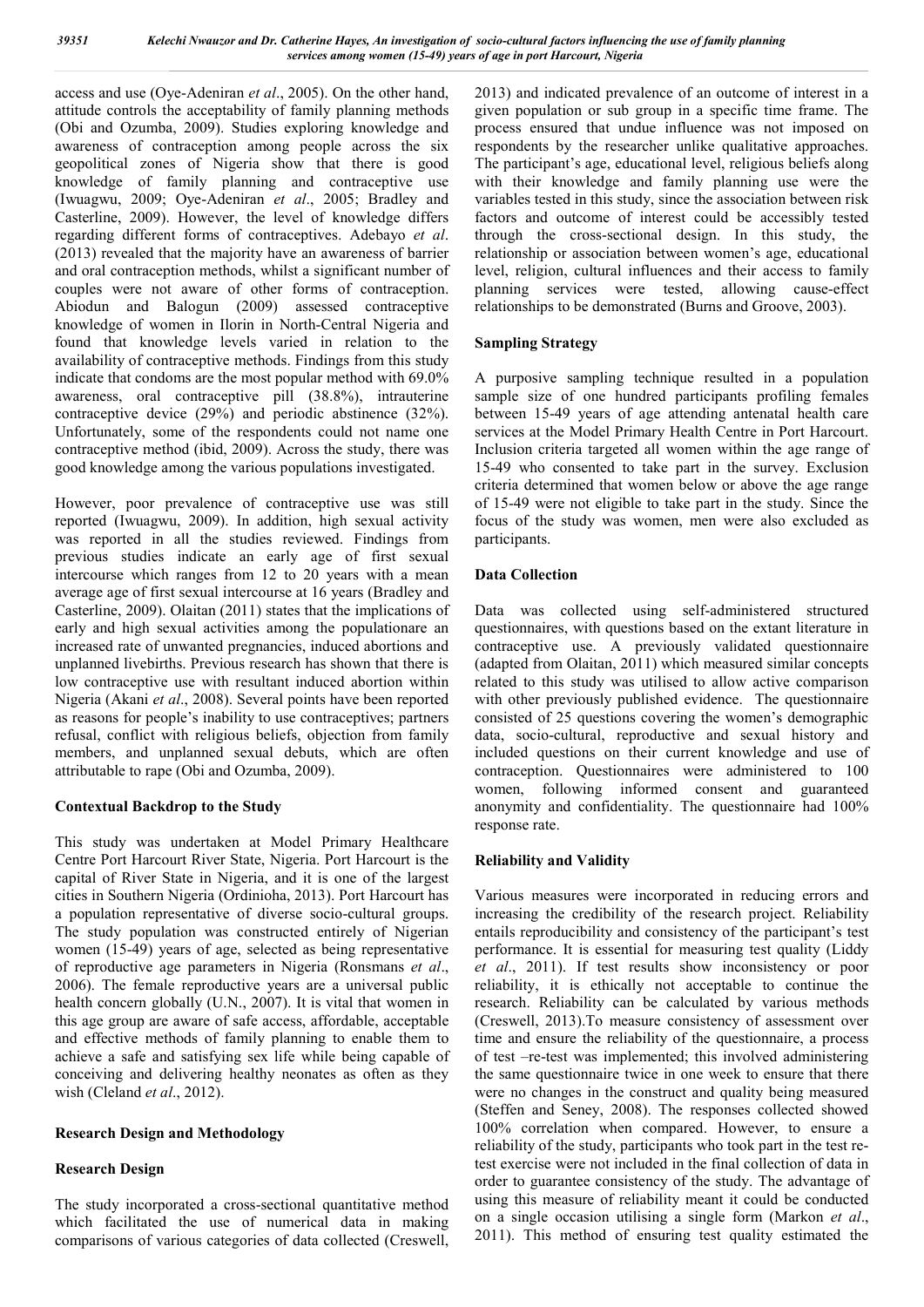correlation of one set of items to another on the test form (John and Benet-Martínez, 2012). Markon *et al*. (2011) asserted that it is used to ascertain the relationship in a participant's response from a single survey. The researcher asked 13 questions on knowledge and attitude regarding the use of family planning methods to ensure internal consistency. Respondents were asked questions such as, "Are you aware of family planning methods", "Tell us about your use of family planning and/or reasons for not using it". To these questions, the subject's responses show consistency and were highly correlated. For example, none of the respondents who said, "No" in response to a question surrounding their awareness of contraception question, indicated they had been using contraception. Parallel-forms of reliability aided the researcher in the evaluation of different sets of questions that aimed to assessing the same construct (Picardi and Masick, 2013). Prior to the main collection of data, the researcher developed different questions on contraception and split them into two distinct halves. Each of these questions was administered to half of the participants, who were randomly selected. The test questions that provided the most consistent response were then used for the final study. Construct validity checks were also undertaken to ensure sufficient test validity alongside the overall representativeness of the data.

## Data Analysis

The Statistical Package for Social Sciences version 22.0 (SPSS) was used for data analysis in the study. Raw data was coded from the raw data of questionnaires into numerical data. Results were then presented in tables, graphs, figures and percentages.

## Research Ethics

Ethical approval for this study was granted by the University of Sunderland Ethics Committee, the Health Research Ethics Committee of the River State Health Management Board and the River State Primary Healthcare Management Board. P Participants were assured of anonymity, confidentiality and privacy throughout the study and the questionnaire was administered with the informed consent of all women involved.

## RESULTS, DATA PRESENTATION AND ANALYSIS

## Socio-Demographic Context

A total of 100 participants were enrolled in the study and were categorised into five age groups; Group A: 15-24 years 22 (22%), Group B: 25-34 years, 71 (71%), Group C: 35-44 years, 7 (7%) and Group D: 45-49 years, 0 (0%). The majority of the respondents were noted to be within the age of 25-34 years, 71  $(71\%)$ . The majority of the respondents 71 (71%) utilising health care services were within the ages of 25-34 years.

## Socio-cultural characteristics

## Marital status

The majority of the participants 91 (91%) were married, 6 (6%) of respondents were single and 3 (3%) were cohabiting.

#### Level of education

51 (51%) of respondents had attained tertiary level of education, (43%) had attained secondary level of education with 6 (6%) attaining only primary level education.

## Religious affiliations

49 (49%) of respondents were Pentecostal Christians, with 23 (23%) Roman Catholic, 18 (18%) Protestant/Anglican Christians, 5 (5%) Muslims and 5 (5%) describing themselves as being of Other Faiths/No Faith

## Respondents' occupation

Of the respondents studied, 37 (37%) were self-employed, 25 (25%) were unemployed, 24 (24%) were students, 12 (12%) were employees and 2 (2%) were farmers.

#### Spouse refusal or acceptance of family planning

64 (64%) of the respondents indicated that their husband's rejected the opportunity to adopt any form of contraception, whereas 36 (36%) of respondents were encouraged to use contraception as a mechanism of family planning by their spouses.

#### Sexual and reproductive health characteristics

#### Age and age of first sexual encounter

It was established from the study that 61 (61%) of respondents had their first sexual encounter at the age of 20 years and above; the remainder 39 (39%) of respondents had their first sexual encounter at before the age of 20 years.

## Age at first pregnancy

65 (65%) of the respondents first conceived at age 20 years or over whilst 35 (35%) had their first pregnancies below the age of 20 years.

## Number of pregnancies

56 (56%) of the respondents gave birth to between 2-4 number of children, that is 2 to 4 pregnancies. 21 (21%) had one pregnancy, 6 (6%) had 5-7 number of pregnancies while 17 (17%) had over 7 pregnancies. However, the category of respondents who had over 7 pregnancies are considered to be at high risk of obstetric complications

## Analysis of relationships between socio-cultural variables and use of family planning services (test of hypothesis)

#### Relationship between level of education and age at first pregnancy

The findings (Table 1: Correlation analysis between level of education and age at first pregnancy) of the study indicate the relationship between level of education and women's age at first pregnancy. The table reveals that there is no relationship  $(p > 0.05)$  between (95% CI; 0.05) levels of education and age at which respondents had their first pregnancies. This implies that educational level had no impact on the age at which respondents got married.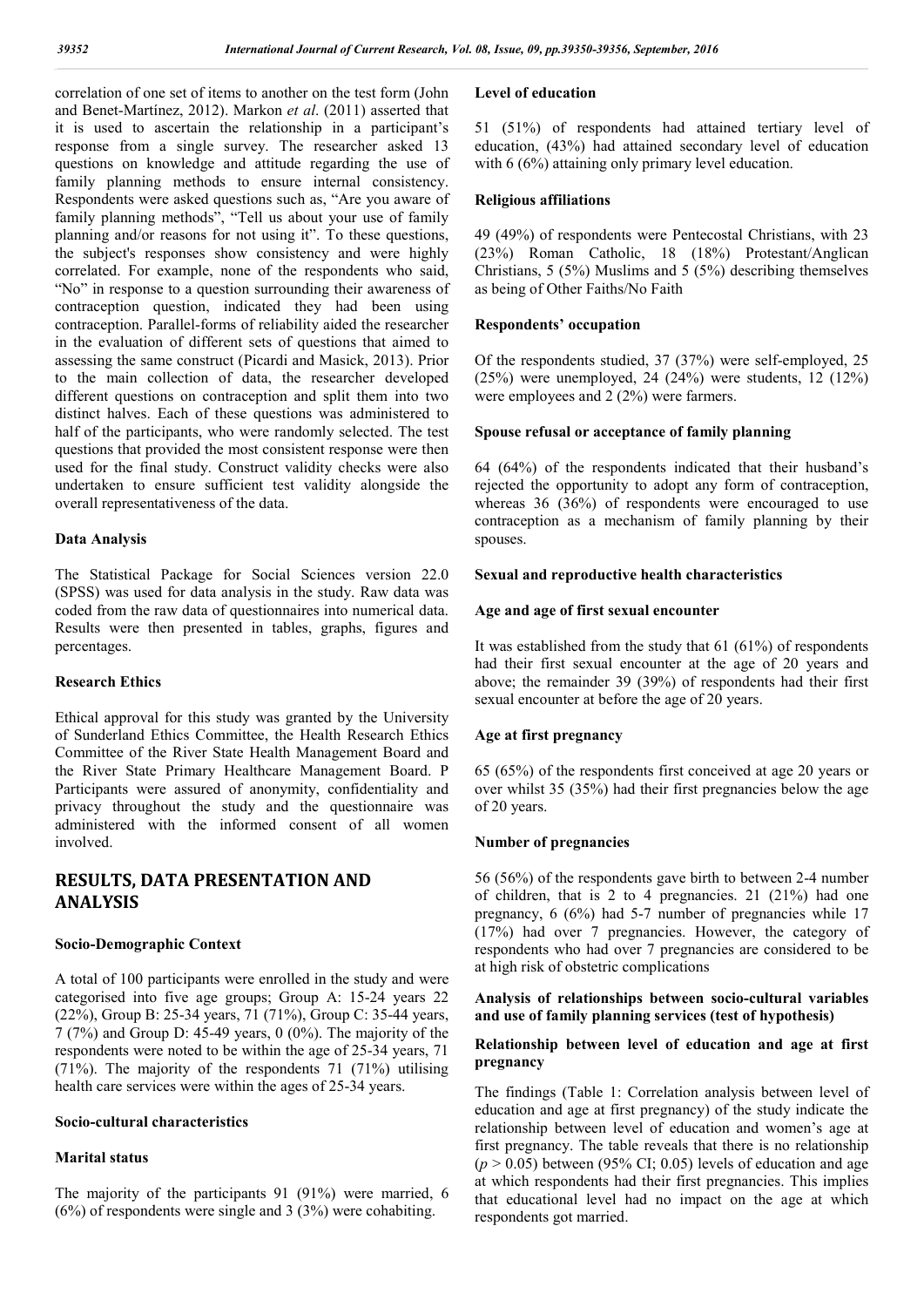#### Table 1. Correlation analysis between level of education and age at first pregnancy

|              |                     | Level of<br>Education | Age at first<br>pregnancy |
|--------------|---------------------|-----------------------|---------------------------|
| Level<br>of  | Pearson Correlation |                       | $.226*$                   |
| Education    | $Sig. (2-tailed)$   |                       | .024                      |
|              | N                   | 100                   | 100                       |
| Age at first | Pearson Correlation | $.226*$               |                           |
| pregnancy    | $Sig. (2-tailed)$   | .024                  |                           |
|              | N                   | 100                   | 100                       |

\*. Correlation is significant at the 0.05 level (2-tailed).

## Relationship between level of Education and Number of pregnancy

The table below reveals the association between level of education and number of pregnancies. Meanwhile, the result indicates that there is a significant relationship between level of education and number of pregnancies among the respondents in this study. This is because at 95% CI; 0.05 the significant value was -0.073 which is less than 0.05 which entails a strong association between levels of education and number of pregnancies.

#### Table 2. Correlation analysis between level of education and number of pregnancies

|           |                     | Level of<br>Education | Number of<br>pregnancy |
|-----------|---------------------|-----------------------|------------------------|
| Level of  | Pearson Correlation |                       | $-073$                 |
| Education | $Sig. (2-tailed)$   |                       | .470                   |
|           | N                   | 100                   | 100                    |
| Number of | Pearson Correlation | $-.073$               |                        |
| pregnancy | Sig. (2-tailed)     | .470                  |                        |
|           | N                   | 100                   | 100                    |

## Relationship between level of education and contraceptive use

Table 3 (Correlation analysis between level of education and contraceptive use) below shows the association between level of education and contraceptive use. From the result there is a significant relationship between level of education and contraceptive use (at 95% CI; 0.05 the significant value was - 0.106 which is less than 0.05 which entails a strong association between levels of education and contraceptive use.

#### Table 3.Correlation analysis between level of education and contraceptive use

|           |                     | Level of<br>Education | Ever of<br>used |
|-----------|---------------------|-----------------------|-----------------|
| Level of  | Pearson Correlation |                       | $-.106$         |
| Education | Sig. (2-tailed)     |                       | .295            |
|           |                     | 100                   | 100             |
| Use of    | Pearson Correlation | $-.106$               |                 |
| family    | Sig. (2-tailed)     | .295                  |                 |
| planning  |                     | 100                   | 100             |

## Relationship between level of education and awareness of family planning services

Table 4 (Correlation analysis between level of education and awareness of family planning services) below reveals the association between level of education and awareness of family planning services. From the result there is a significant relationship between level of education and contraceptive use. This is because at 95% CI; 0.05 the significant value was -

0.014 which is less than 0.05 which entails a strong association between levels of education and awareness of contraceptive use.

| Table 4. Correlation analysis between level of education and |
|--------------------------------------------------------------|
| awareness of family planning services                        |

|                                 |                        | Level of<br>family | Awareness of<br>family planning |
|---------------------------------|------------------------|--------------------|---------------------------------|
| Level of                        | Pearson                |                    | $-0.014$                        |
| Education                       | Correlation            |                    |                                 |
|                                 | Sig. (2-tailed)        |                    | .889                            |
|                                 | N                      | 100                | 100                             |
| Awareness of<br>family planning | Pearson<br>Correlation | $-0.014$           |                                 |
| services                        | Sig. (2-tailed)        | .889               |                                 |
|                                 | N                      | 100                | 100                             |

## Relationship between Religion and Contraceptive use

Table 5 (Correlation analysis between religion and contraceptive use) reveals the association between religion and contraceptive use. From the result, there is a significant relationship between religion and contraceptive use. This is because at 95% CI; 0.05 the significant value was -0.119 which is less than 0.05 which entails a strong association between religion and contraceptive use

Table 5. Correlation analysis between religion and contraceptive use

|                        |                        | Religion | Ever used |
|------------------------|------------------------|----------|-----------|
| Religion               | Pearson<br>Correlation |          | $-119$    |
|                        | Sig. (2-tailed)        |          | .237      |
|                        | N                      | 100      | 100       |
| Use of family planning | Pearson                | $-119$   |           |
|                        | Correlation            |          |           |
|                        | Sig. (2-tailed)        | .237     |           |
|                        | N                      | 100      | 100       |

Table 6. Correlation analysis between culture and contraceptive use

|                |                     | Reason for not<br>using family<br>planning | Culture<br>prohibi<br>ts it |
|----------------|---------------------|--------------------------------------------|-----------------------------|
| Reason for not | Pearson Correlation |                                            | $-133$                      |
| using family   | $Sig. (2-tailed)$   |                                            | .186                        |
| planning       | N                   | 100                                        | 100                         |
| Culture        | Pearson Correlation | $-133$                                     |                             |
| prohibits it   | $Sig. (2-tailed)$   | .186                                       |                             |
|                | N                   | 100                                        | 100                         |

## Relationship between culture and Contraceptive

Table 6 (Correlation analysis between culture and contraceptive use) below reveals the association between culture and contraceptive use. From the result there is a significant relationship between level of education and contraceptive use. This is because at 95% CI; 0.05 the significant value was -0.133 which is less than 0.05 which entails a strong association between contraceptive use and culture

# RESULTS AND DISCUSSION

A total of 100 participants were enrolled in this study and were categorised into four age groups as previously outlined; Group A: 15-24 years 22 (22%), Group B: 25-34 years, 71 (71%),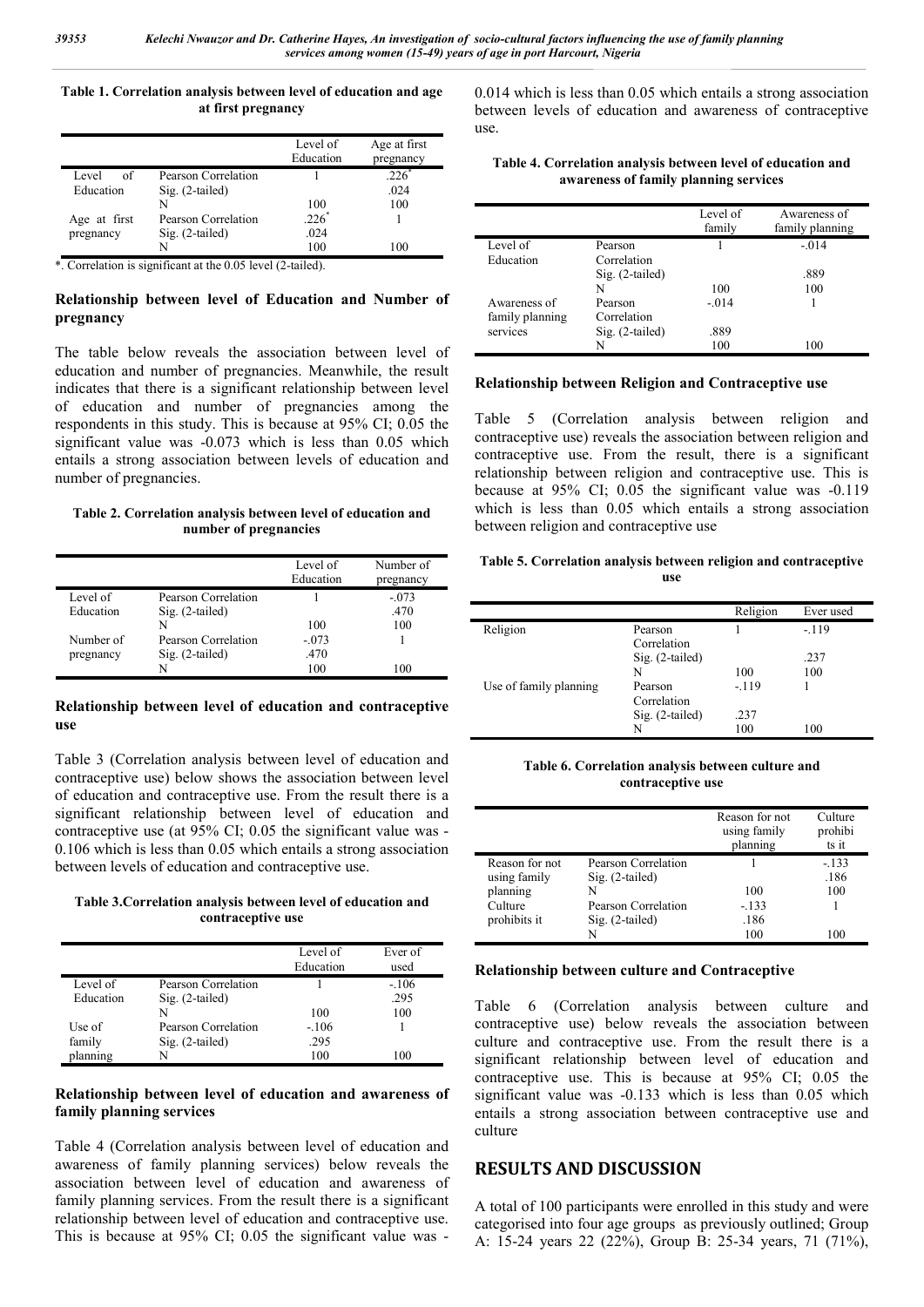Group C: 35-44 years, 7 (7%) and Group D: 45-49 years, 0 (0%). The majority of the respondents were noted to be within the ages of  $25-34$  years,  $71$  ( $71\%$ ). All the respondents (100) were women and the majority of the respondents 71 (71%) who utilise health care services are between 25-34 years. The respondents' marital status showed that 91 (91%) of them were married while a very few 6 (6%) were single mothers, and only 3 (3%) were cohabiting with their partners, but not married. Respondents' educational levels indicated that the majority of them 51 (51%) attained tertiary level while 43 (43%), 6 (6%) respectively, attained secondary and primary levels of education. Regarding their religious affiliations, the majority of the participants (41%) were of the Pentecostal denomination; Catholic, 23 (23%); Anglican, 18 (18%); Muslim, 5 (5%) and others, 5 (5%). The respondents' occupations as presented in chapter 6 indicated that majority of them 37 (37%) were self-employed; 25 (25%) were unemployed; 24 (24%) students; 12 (12%) employees and only 2 (2%) were farmers. Also, those whose husbands did not approve of family planning as presented in Table 6 were higher 64 (64%) than those whose husbands approved of it 36 (36%). Findings from the analysis of age, education, religion, occupation and husband's approval of family planning revealed the important socio-cultural variables when explaining the use of family planning services among the population studied. On analysis, the results indicated that use of family planning services was higher among the married population within the age group of 25-34 years while it decreased among younger and older age groups. The low use of contraceptives among younger age groups may be attributed to the fact that they were newly married and marriage is traditionally seen as an institution where children are produced. However, other problems such as awareness and availability may influence young mothers' ability to seek family planning services. Furthermore, reduced use of family planning among older mothers may be because coital frequencies reduce with age. Meanwhile, it is possible that some of them may be using other traditional methods that they may not want to share with the researcher. However, a good percentage of the older women may no longer be sexually active or may have attained their desired number of children. Bivariate analysis indicated that educational level is a significant factor that influences women's use of family planning services. As previously presented in the results, there is an important relationship between levels of education and women's age at first pregnancy. Nonetheless, this study's findings reveal that at 95% CI ( $p=0.05$ ), there was a significant association between level of education and the period or age at which respondents had their first pregnancies. This implies that the higher the educational level of women, the more informed on the relevance of contraceptive use and vice versa. The implication of this could be that increasing the educational level of women is an effective approach that can promote the use of contraceptives or family planning services. These findings are consistent with other studies conducted in other parts of Nigeria as well as in other countries. The findings of Azuh *et al*. (2015) conducted in Western Nigeria, Yeshiwondim *et al*. (2009) conducted in Ethiopia and Saleem and Boback (2005) conducted in Pakistan, indicated that a higher level of education, good communication, including the husband's approval increase the use of contraceptives. Therefore, these findings confirm that it is important to empower women to enable them to make good health choices. Meanwhile, the most important predictor of use of family planning services in this study is the respondents 'partner

approval. The majority, 64 (64%) of the respondents were refused the use of contraception by their husbands. This may imply that men, (husbands) are dominant in terms of decisionmaking regarding reproductive issues in the families of those studied. This suggests that the higher the partners favourable attitude and involvement in family planning; the higher the likelihood of their use. There is a higher likelihood that the respondents whose husbands approved of contraceptive use will be positive in their attitude towards using family planning services. This is consistent with the findings of Azuh *et al*. (2010) and Tomlinson *et al*. (2013) conducted in Northern Nigeria and Malawi respectively which indicated that family planning services were utilized more by women who got support from their husbands. Therefore, these studies confirm the need for male involvement in family planning. Findings recorded in this study as presented in the results reveals an association between culture and contraceptive use. At 95% CI; 0.05 the significant value was -0.133 which is less than 0.05 showing a strong association between contraceptive use and culture. This agrees with the findings of previous studies conducted in Nigeria. Erinsho (2005) reported that culture can influence an individuals' health in several ways, for instance, health behaviour and people's actions towards illnesses are shaped by culture. Azuh *et al*. (2015) found cultural factors that can influence women's health include gender norms, child marriage and early pregnancy, cultural practices that prohibit women from eating nutritious diets particularly during pregnancy and female genital mutilation. Also, Joseph *et al*. (2007) reported that the adverse consequence of these practices can result in damaging the health of women and young girls. In Nigeria, there is a high preference for many children, particularly for boys, which may have been the reason for the respondents' refusal to use contraceptives. A previous study by Azim and Lotfi (2011) reveal that women's reproductive choices in terms of a number of children and the spacing are shaped by these cultural factors. Besides, Erinsho (2005) and Lanre-Abass (2008) found that women are not allowed to exercise rights regarding their reproductive intentions as only their husbands are culturally empowered to make decisions about whether or not a particular treatment or contraception will be adopted. In Nigeria and some other developing countries, women often fear that their husbands may refuse them access to some treatment options that in most cases result in covert treatment, particularly in the use of birth control devices (Ekechi *et al*., 2012).This implies that women's right to their reproductive choices are limited by these cultural practices. In the opinions of Ezeonwu (2011), cultural practices and taboos restrict women from seeking proper health information as they cannot freely discuss their health needs and risks while those who do not associate with others may not readily obtain assistance towards resolving their health issues. Decisions about women's health and reproductive choices can only be taken by their husbands due to the cultural norms in their society that place men as superior beings (Azuh *et al*., 2015; Olaitan, 2011). The implication of this is that women's health decisions about when to seek medical attention are dependent on their husbands which can lead to unnecessary delays. Furthermore, the significant relationship between a husband's refusal and acceptance of family planning as presented in Tables 1 and 2 could be due to the fact that men are culturally empowered to make decisions alone, even when it involves women's reproductive health. On the other hand, the non-association between levels of education and age at which the respondents had their first pregnancies as presented in the results may be attributable to the fact that the level of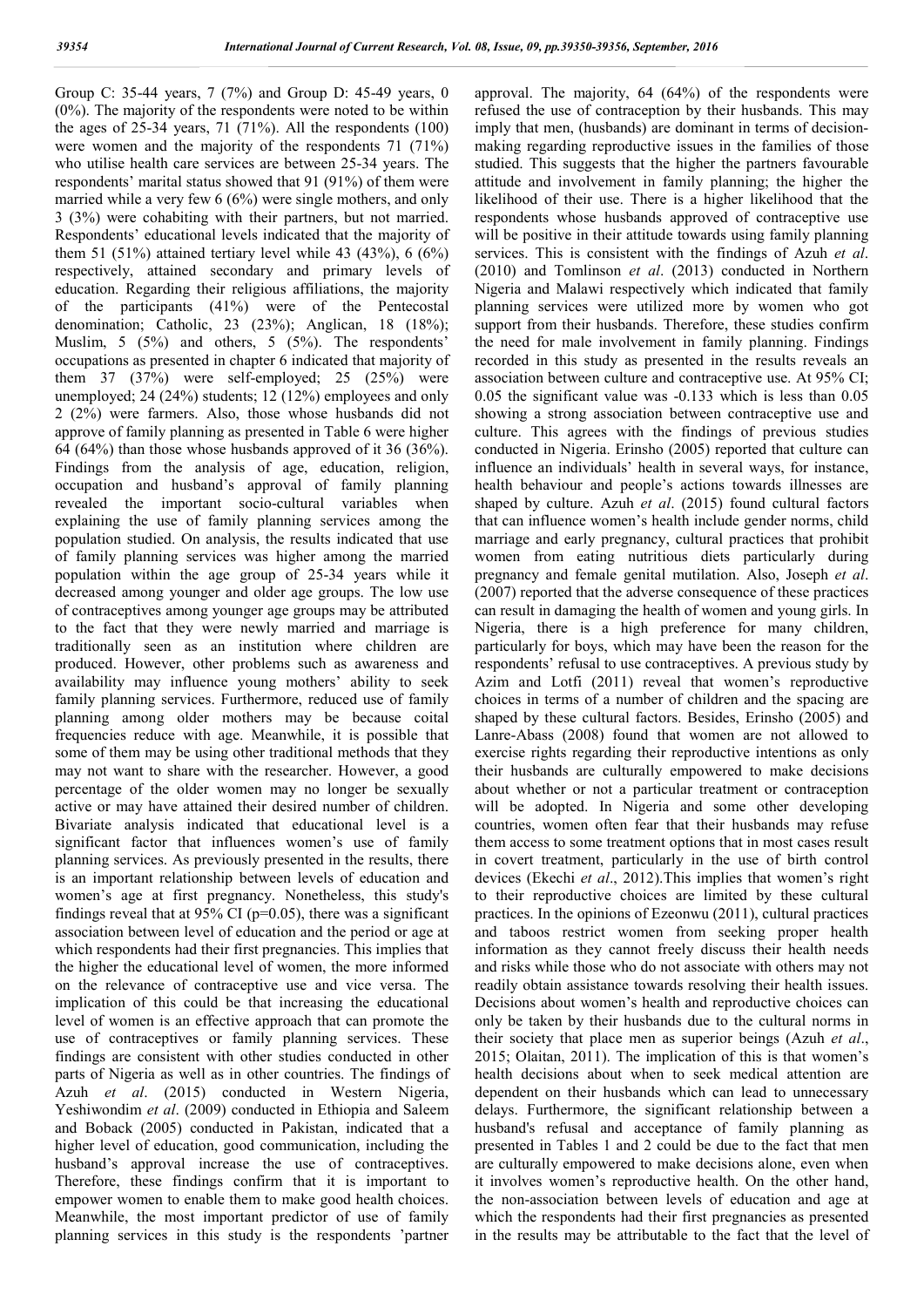education attained at that particular time may not be enough to be transformed into power that can enable them face gender roles. This may equally limit their abilities to challenge cultural issues. Therefore, there is the need for better education for women to empower and enhance their rights and perceptions on the use of family planning services. The sociocultural determinants in the use of family planning services in Nigeria as reported in this study have policy and programme implications. This includes potential generalis ability to other African countries that have similar socio-economic and cultural contexts (Tomlinson *et al*., 2013).This study highlights the need for the national health infrastructure of Nigeria to incorporate increased emphasis on the further development of programmes targeted at increasing accessibility of family planning services to women. Family planning programmes ought to incorporate the potential empowerment of women through education (Azuh *et al*., 2010). This is of particular relevance to remote villages, where cultural adjustments could be incorporated to accommodate local tradition and cultural perspectives. In some instances, women express a fear of the potential side effects of contraceptive use (Tomlinson *et al*., 2013).

This necessitates the need for continuous dialogue between service users and healthcare workers or service providers to allay this anxiety (Azuh *et al*., 2010). Most significantly in terms of enhancing family planning services, decision making ought to accommodate the contribution of the husband. Enhancing communication between couples in relation to contraception and family planning ought also to be a priority. This is because the cultural orientations of Nigeria and other countries empower men more than women in relation to their capacity for informed decision-making regarding reproductive health and family well-being. Research reveals that Nigerian society and culture are largely male-dominated, even with issues concerning women's reproductive health (Tomlinson *et al*, 2013; Azuh *et al*, 2009). This implies that men's involvement in family planning is a dominant force in marital relationships and those men are often solely responsible for making decisions about family planning in Nigeria and many other developing countries (Yeshiwondim *et al*., 2009; Saleem and Bobak, 2005). Similarly research by Olaitan (2011) revealed that in Nigeria, one of the factors hindering the effectiveness of family planning across Nigeria, is male dominance in decision-making, which can be attributed to male fertility preferences. The success and adoption of family planning services can be improved by the involvement of men in its programmes through the establishment of family planning clinics in their workplaces (ibid, 2011). Another crucial step that can improve the use of family planning services in Nigeria is theongoing iterative education of young girls and women, in relation to reproductive health. Azuh *et al*. (2009) noted that an increase in the level of education of girls and young women actively increases their engagement and access to family planning services, particularly in relation to oral contraception. As an adjunct to this, an increased level of education programmes for girls and women, was found to enhance female participation in the market economy as long as a decade ago (Saleem and Bobak, 2005). This suggests that family planning programmes should be designed to focus more on younger, less educated women and they should be provided with reproductive health information, including basic life skills that can enable them to make informed decisions about their sexual health and emotional maturity in relation to childbearing

## Conclusion

The results of this study compound findings of the extant literature that a convergence of social and cultural factors strongly determine health outcome in Port Harcourt, Nigeria. The findings of this study conclusively revealed that while some socio-cultural variables influenced women's access to family planning services, many of the factors analysed did not significantly affect their contraceptive use or informed choice amongst this population sample. Socio-cultural factors such as occupation, marital status or preference for traditional methods did not significantly impact on uptake of contraceptive use and informed decision making. However, cultural norms, the level of education, age at first intercourse and pregnancy and number of births were factors that significantly affected respondents' use of family planning services. Spouse decision regarding the use and choice of contraception was a strong determinant of its use amongst the population of women studied. Furthermore, the use of modern methods of family planning among this populace, as observed from this study's findings, could potentially be increased by prioritising the reproductive health educational needs of teenagers of both genders. Targeting schools, youth associations, religious organisations and local communities would be one potential mechanism of ensuring that whole families are educated about the importance of family planning or contraceptive use. This can be intensified through mass media and awareness raising campaigns.

# **REFERENCES**

- Abiodun, O. M. and Balogun, O. R. 2009.Sexual Activity and Contraception Use among Young Female Students of Tertiary Institutions in Ilorin, Nigeria. Contraception. 79: 146-149.
- Adebayo, S. B., Gayawan, E., Ujuju, C. and Ankomah, A. 2013.Modelling geographical variations and determinants of use of modern family planning methods among women of reproductive age in Nigeria. *Journal of Biosocial Science*, 45(1): 57-77.
- Akani, C., Enyindah, C. and Babatunde, S. 2008. Emergency contraception: knowledge and perception of female undergraduates in the Niger delta of Nigeria. *Ghana Medical Journal*, 42: 68-70.
- Azuh, D., Fayomi, O. and Ajayi, L. 2015. Socio-Cultural Factors of Gender Roles in Women's Healthcare Utilization in Southwest Nigeria. *Open Journal of Social Sciences*, 3: 105-117.
- Bradley, S. E. and Casterline, J. B. 2014.Understanding unmet need: History, theory, and measurement. *Studies in family planning* 45(2): 123-150.
- Burns, N. and Grove, S. K. 2003.Understanding Nursing Research.2nd Edition. Philadelphia: W.B. Saunders Company.
- Chigbu, B., Onwere, S., Aluka, C., Kamanu, C., Okoro, O. and Feyi-Waboso, P. J. C. 2010.Contraceptive choices of women in rural Southeastern Nigeria. *Nigerian Journal of Clinical Practice*, 13(2).
- Cleland, J., Conde-Agudelo, A., Peterson, H., Ross, J. and Tsui, A. 2012.Contraception and health. *The Lancet*, 380(9837): 149-156.
- Creswell, J. W. 2013. Research design: Quantitative, qualitative, and mixed methods approaches 2nd Edition. Thousand Oaks: Sage.